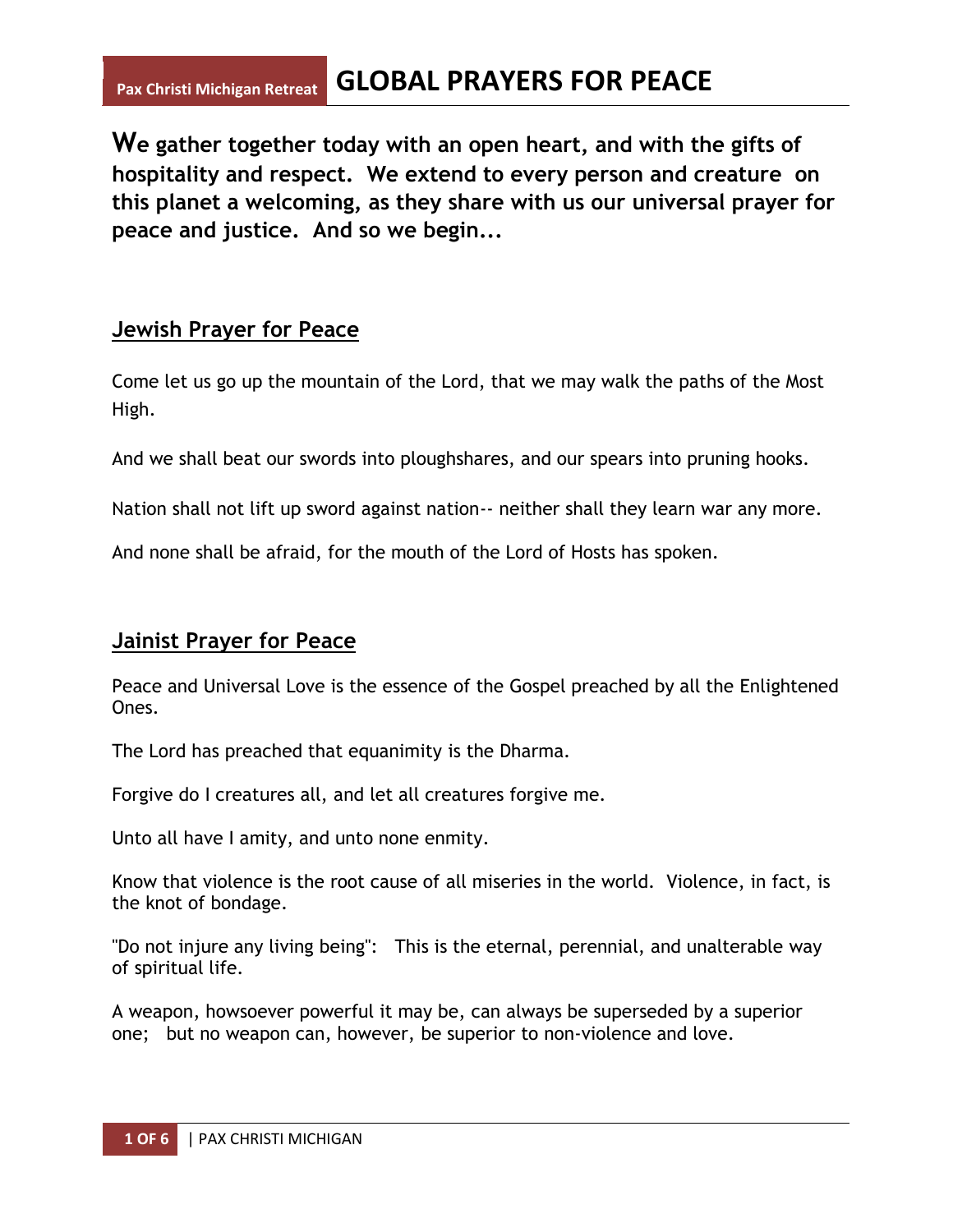## **Taoist Prayer: Lao-tsu's Peace Prayer**

If there is to be peace in the world, There must be peace in the nations.

If there is to be peace in the nations, There must be peace in the cities.

If there is to be peace in the cities, There must be peace between neighbors.

If there is to be peace between neighbors, There must be peace in the home. If there is to be peace in the home, There must be peace in the heart.

## **Christian Prayer for Peace**

Blessed are the PEACEMAKERS, for they shall be known as the Children of God. But I say to you that hear, love your enemies, do good to those who hate you, bless those who curse you, pray for those who abuse you. To those who strike you on the cheek, offer the other also, and from those who take away your cloak, do not withhold your coat as well. Give to everyone who begs from you, and of those who take away your goods, do not ask them again. And as you wish that others would do to you, so do to them.

## **Bahai' Prayer for Peace**

Be generous in prosperity, and thankful in adversity. Be fair in thy judgment, and guarded in thy speech. Be a lamp unto those who walk in darkness, and a home to the stranger. Be eyes to the blind, and a guiding light unto the feet of the erring. Be a breath of life to the body of humankind, a dew to the soil of the human heart, and a fruit upon the tree of humility.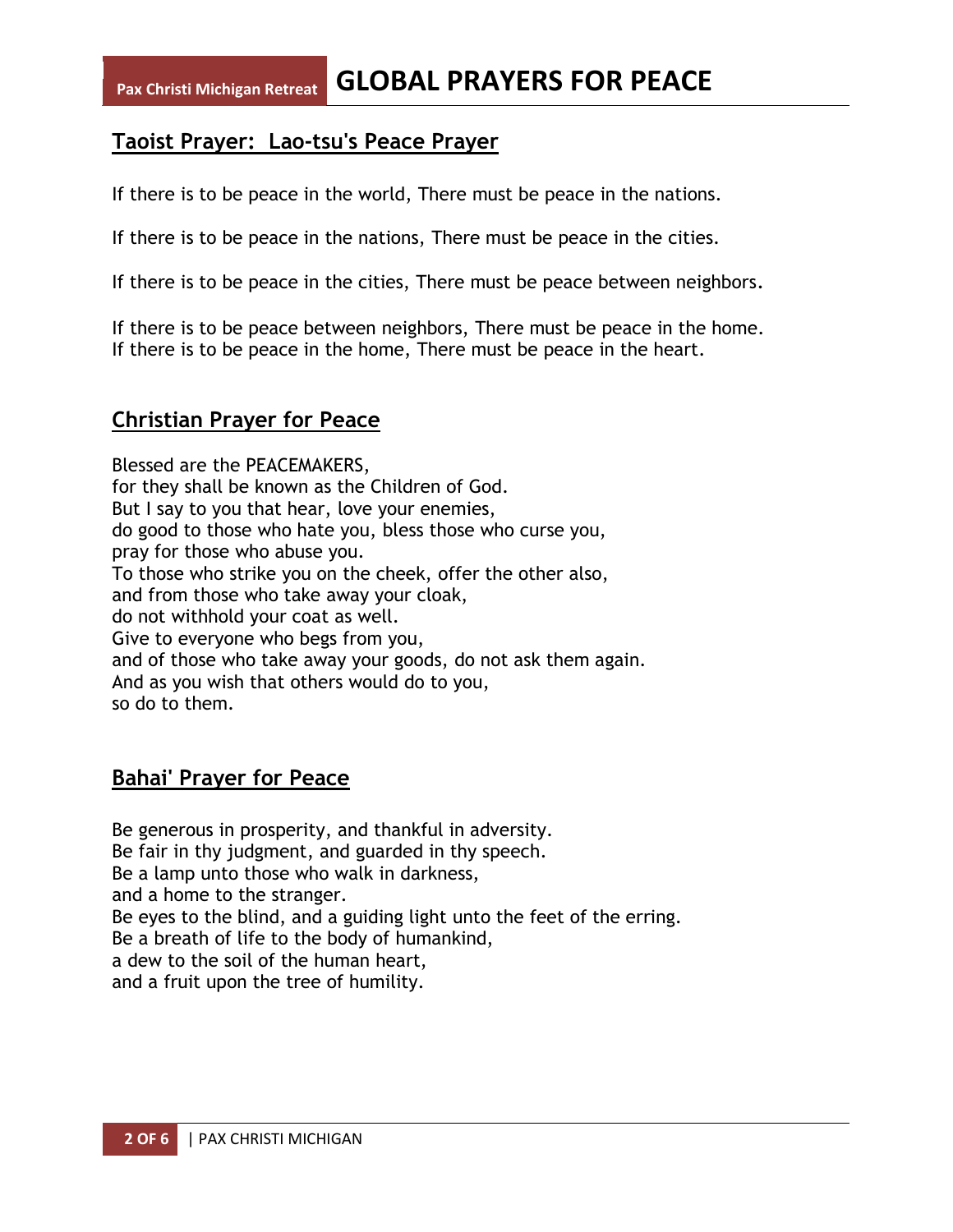#### **Sikh Prayer for Peace**

God adjudges us according to our deeds,not the coat that we wear: that truth is above everything, but higher still is truthful living.

Know that we attaineth God when we loveth, and only that victory endures in consequences of which no one is defeated.

#### **Hindu Prayer for Peace**

Oh God, lead us from the unreal to the Real. Oh God, lead us from darkness to light. Oh God, lead us from death to immortality. Shanti, Shanti, Shanti unto all.

Oh Lord God almighty, may there be peace in celestial regions. May there be peace on earth. May the waters be appeasing. May herbs be wholesome, and may trees and plants bring peace to all.

May all beneficent beings bring peace to us. May thy Vedic Law propagate peace all through the world. May all things be a source of peace to us. And may thy peace itself, bestow peace on all, and may that peace come to me also.

## **Muslim Prayer for Peace**

In the name of Allah, the beneficent, the merciful. Praise be to the Lord of the Universe who has created us and made us into tribes and nations, That we may know each other, not that we may despise each other. If the enemy incline towards peace, do thou also incline towards peace, And trust God, for the Lord is the one that heareth and knoweth all things. And the servants of God, Most Gracious are those who walk on the Earth in humility, and when we address them, we say "PEACE."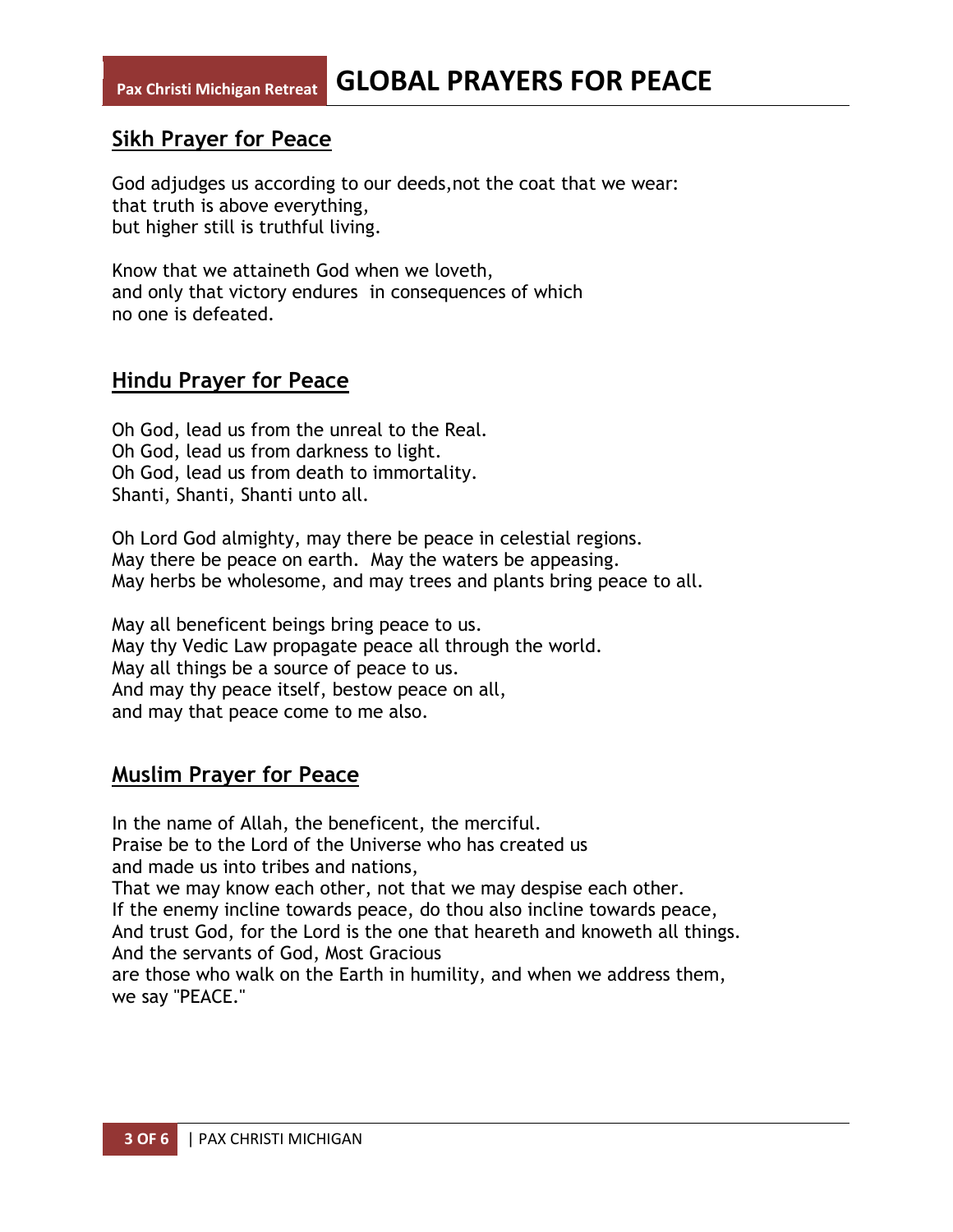# **Shinto Prayer for Peace**

Although the people living across the ocean surrounding us, I believe, are all our brothers and sisters, why are there constant troubles in this world? Why do winds and waves rise in the ocean surrounding us? I only earnestly wish that the wind will soon puff away all the clouds which are hanging over the tops of the mountains.

#### **Buddhist Prayer for Peace**

May all beings everywhere plagued with sufferings of body and mind quickly be freed from their illnesses.

May those frightened cease to be afraid, and may those bound be free.

May the powerless find power, and may people think of befriending one another.

May those who find themselves in trackless, fearful wilderness-- the children, the aged, the unprotected--

be guarded by beneficent celestials, and may they swiftly attain Buddhahood.

## **Zoroastrian Prayer for Peace**

We pray to God to eradicate all the misery in the world: that understanding triumph over ignorance, that generosity triumph over indifference, that trust triumph over contempt, and that truth triumph over falsehood.

## **Native American Prayer for Peace**

O Great Spirit of our Ancestors, I raise my pipe to you, to your messengers the four winds, and to Mother Earth who provides for your children.

Give us the wisdom to teach our children to love, to respect, and to be kind to each other so that they may grow with peace in mind.

Let us learn to share all good things that you provide for us on this Earth.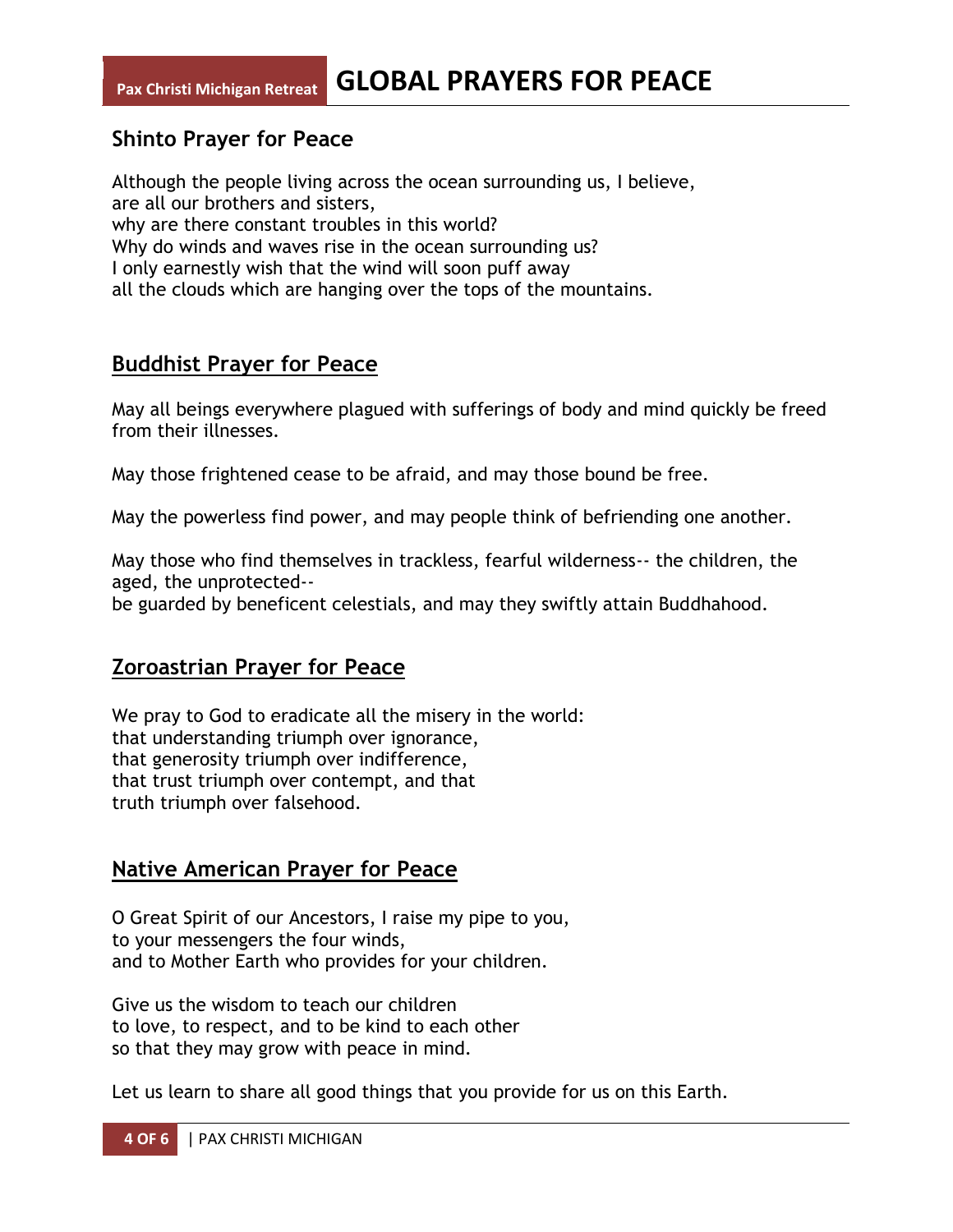## **Confucians Prayer for Peace**

Through what can the Empire be settled? Through unity. Who can unite it? One who is not fond of killing.

Try your best to treat others as you would wish to be treated yourself, and you will find that this is the shortest way to benevolence.

# **Prayer for World Peace - Joan Chittister**

Great God, who has told us "Vengeance is mine," save us from ourselves, save us from the vengeance in our hearts and the acid in our souls.

Save us from our desire to hurt as we have been hurt, to punish as we have been punished, to terrorize as we have been terrorized.

Give us the strength it takes to listen rather than to judge, to trust rather than to fear, to try again and again to make peace even when peace eludes us.

We ask, O God, for the grace to be our best selves. We ask for the vision to be builders of the human community rather than its destroyers. We ask for the humility as a people to understand the fears and hopes of other peoples.

We ask for the love it takes to bequeath to the children of the world to come more than the failures of our own making. We ask for the heart it takes